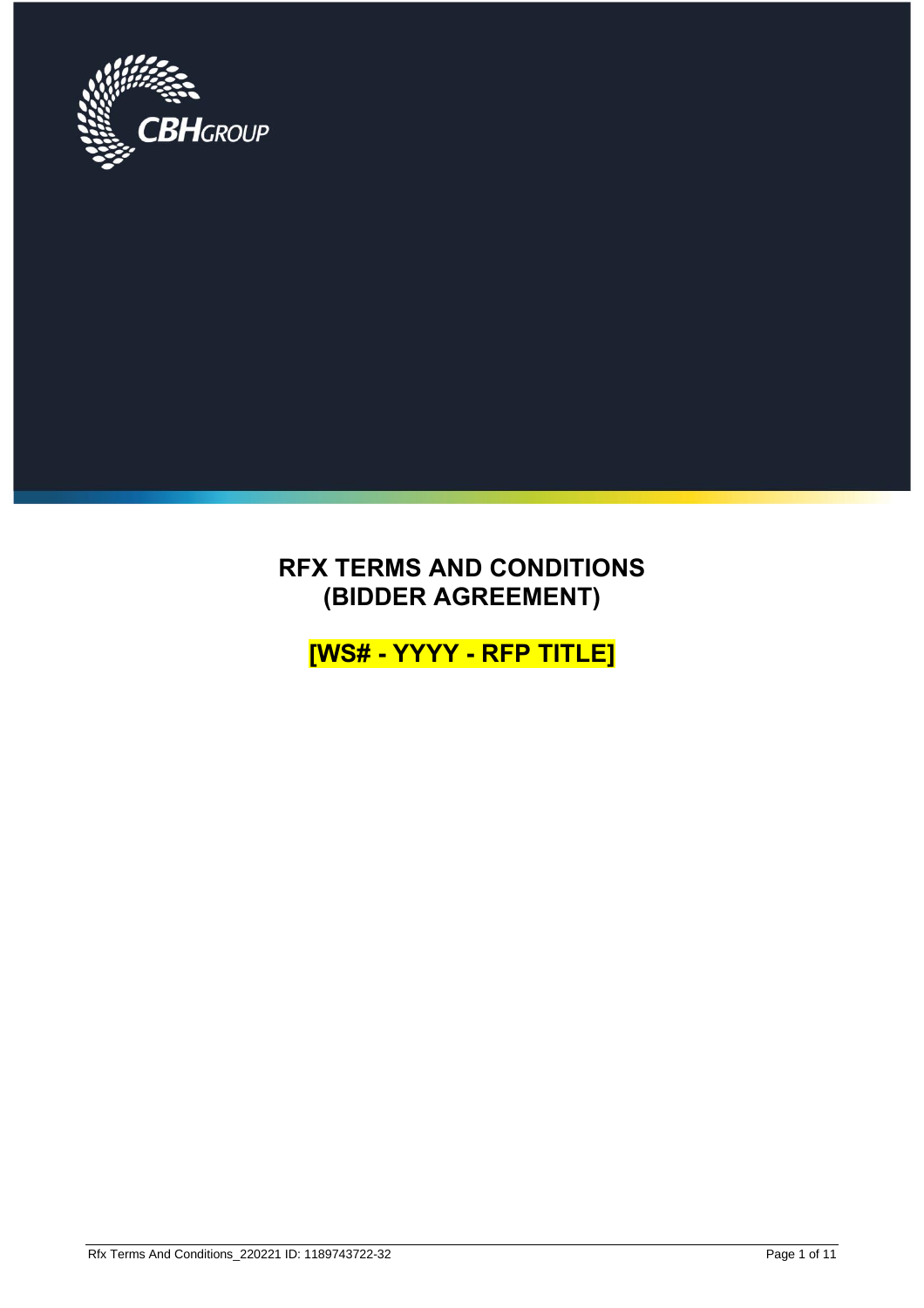# **RFX TERMS AND CONDITIONS**



| 1 <sub>1</sub> |                  |  |  |
|----------------|------------------|--|--|
|                | 1.1.             |  |  |
|                | 1.2.             |  |  |
|                | 1.3 <sub>1</sub> |  |  |
|                | 1.4.             |  |  |
| 2.             |                  |  |  |
|                | 2.1.             |  |  |
|                | 2.2.             |  |  |
|                | 2.3.             |  |  |
|                | 2.4.             |  |  |
|                | 2.5.             |  |  |
|                | 2.6.             |  |  |
|                | 2.7.             |  |  |
|                | 2.8.             |  |  |
|                | 2.9.             |  |  |
|                | 2.10.            |  |  |
|                | 2.11.            |  |  |
|                | 2.12.            |  |  |
|                | 2.13.            |  |  |
|                | 2.14.            |  |  |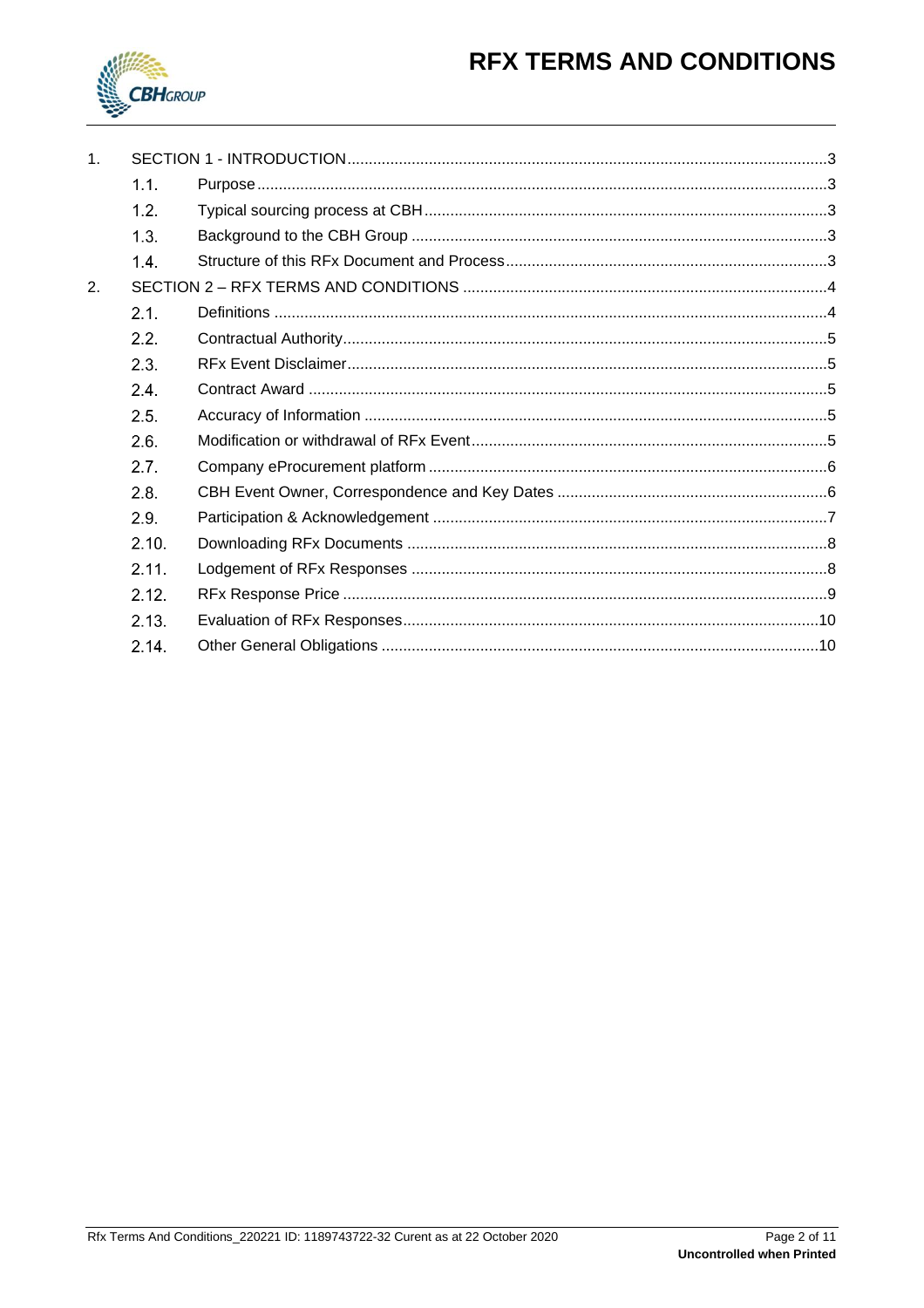

# <span id="page-2-0"></span>**1. SECTION 1 - INTRODUCTION**

#### <span id="page-2-1"></span> $1.1.$ **Purpose**

CBH has invited the Participant to an RFx Event that is subject to the RFx Terms and Conditions set out in this document. Failure to comply with the RFx Terms and Conditions may disqualify a Participant from consideration.

#### <span id="page-2-2"></span> $1.2.$ **Typical sourcing process at CBH**



#### <span id="page-2-3"></span> $1.3.$ **Background to the CBH Group**

Refer to the corporate website for background information:<https://www.cbh.com.au/about-cbh>

#### <span id="page-2-4"></span>**Structure of this RFx Document and Process**  $1.4.$

This RFx Document comprises of the following sections:

| <b>Section</b>                                                          | <b>Description of Section</b>                                                                                                             |  |
|-------------------------------------------------------------------------|-------------------------------------------------------------------------------------------------------------------------------------------|--|
| <b>Section 1 - Introduction</b>                                         | Outlines the purpose and structure of this RFx Event.                                                                                     |  |
| Section 2 – RFx Terms and<br><b>Conditions</b>                          | Sets out the RFx Terms and Conditions that govern all parties<br>participating in a RFx Event.                                            |  |
| <b>Section 3 - Requirement</b>                                          | Sets out details of the Requirement.                                                                                                      |  |
| Section 4 – Information to be<br><b>Provided by the Participant</b>     | Sets out the information required from the Participant in their RFx<br>Response and the format in which the information must be provided. |  |
| Any other section(s) the CBH Event Owner may Publish with an RFx Event. |                                                                                                                                           |  |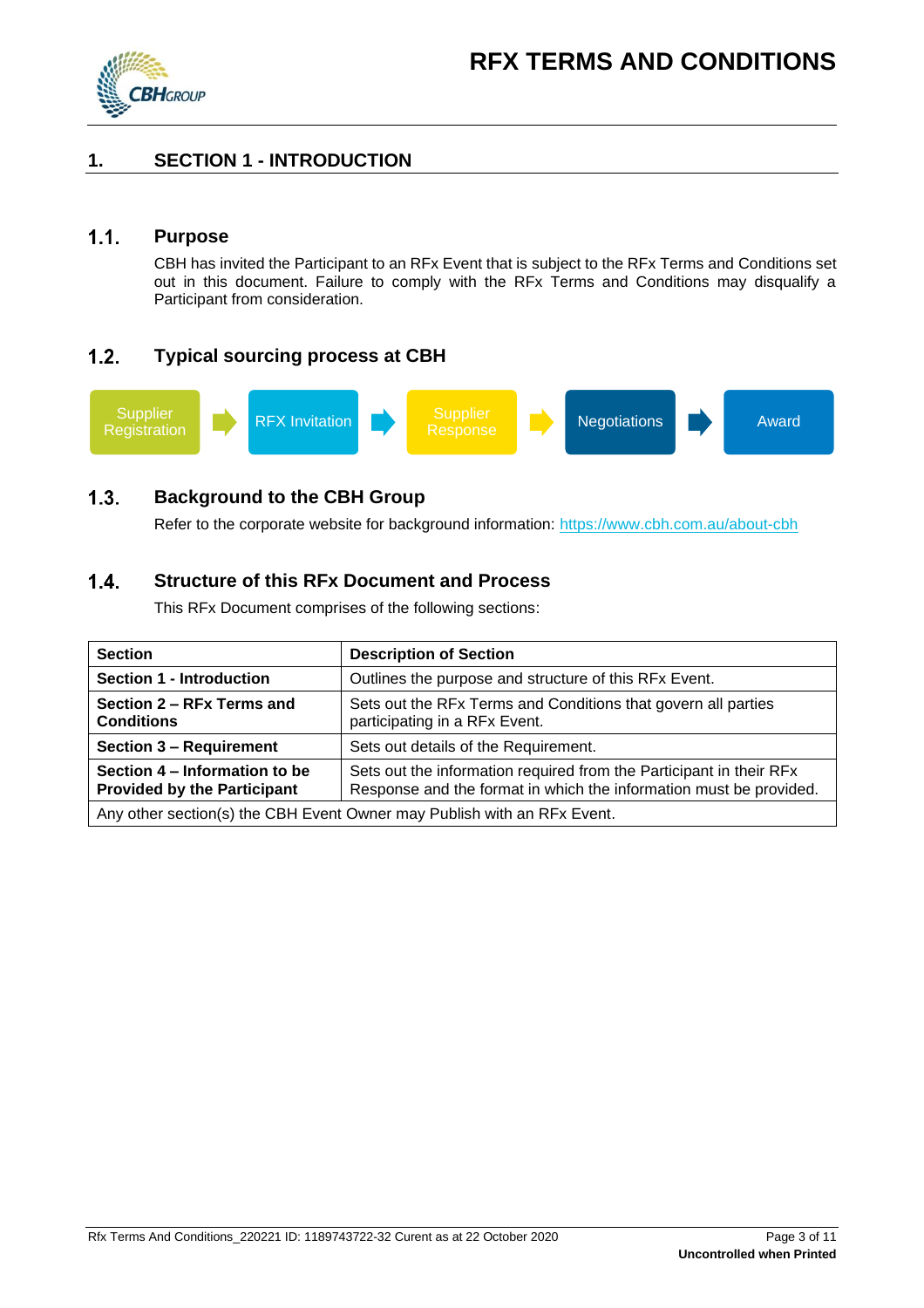

# <span id="page-3-0"></span>**2. SECTION 2 – RFX TERMS AND CONDITIONS**

#### <span id="page-3-1"></span> $2.1.$ **Definitions**

The following definitions apply:

**Addendum** means any subsequent document issued forming part of the RFx Document, setting out changes to or additions to the Requirement or RFx Event process.

**Agreement** means any contractual agreement that may result from this RFx Event.

**CBH** means Co-operative Bulk Handling Limited.

**CBH Event Owner** means the Company employee nominated to manage this RFx Event. A reference to 'Owner' as it appears on the SAP Ariba Network under 'Review Event Details' shall have the same meaning.

**CBH Group** means CBH and its subsidiaries and related bodies corporate.

**Company** means Co-operative Bulk Handling Limited. A reference to CBH has the same meaning.

**Contractor** means the Preferred Participant that forms an Agreement with the Company for provision of the Requirement.

**Due Date** means the date and time in which this RFx Event will be closed.

**Information** means any material issued to the Participant by the Company that is related to this RFx Event or the Requirement.

**Key Dates** means the dates as identified in section [2.8.3](#page-6-1) of the RFx Event.

**Notices** means any written notices or correspondence issued by the Company to inform the Participant of any additional information, clarifications, corrections and amendments to the RFx Event. Notices shall be deemed to form part of the RFx Event and RFx Document.

**Participant means** a supplier entity who submits or is invited to submit a RFx Response.

**Party or Parties** means a party to a RFx Event process.

**Personal Information** has the meaning given in section 6 of the Privacy Act 1988 (Cth).

**Preferred Participant** means the Participant whose RFx Response is nominated by the Company to be the most preferable.

**Privacy Law** means any Law relating to the privacy, confidentiality or use of any information about individuals, including the Privacy Act 1988 (Cth).

**Publish Time** means the date and time in which this RFx Event is opened.

**Requirement** means the subject matter of this RFx Event comprising the scope of work for the goods and / or services, specifications and, where applicable, quantity requested.

**RFx** means the collective term for an RFx Event.

**RFx Event** means a competitive RFx event published by the Company, including a Request for Proposal (RFP), Request for Tender (RFT), Request for Quote (RFQ), or Request for Information (RFI).

**RFx Document** means the documents issued as part of the RFx Event. A reference to Bid Document has the same meaning.

**RFx Response** means the set of documents submitted by the Participant in response to the RFx Event. A reference to Bid Response has the same meaning.

**RFx Terms and Conditions** means the terms and conditions that govern the RFx Event as set out in this document. A reference to Bidder Agreement has the same meaning.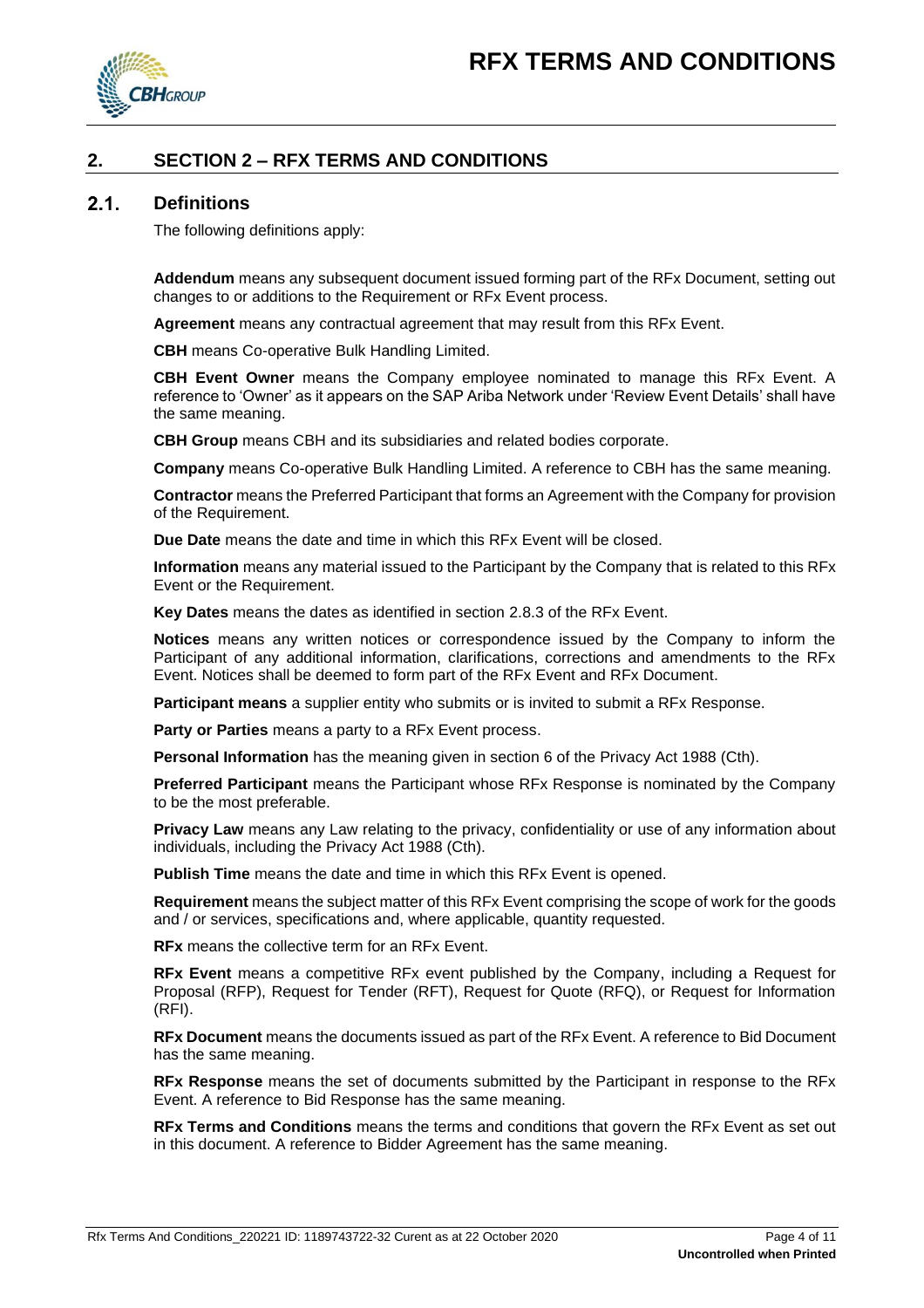

**SAP Ariba Network** means the SAP Ariba e-procurement platform, a web-based cloud application in which RFx Events are issued and RFx Responses are submitted. A reference to Ariba Commerce Cloud has the same meaning.

#### <span id="page-4-0"></span> $2.2.$ **Contractual Authority**

A reference to CBH or the Company in this RFx Event is a reference to one or more CBH Group companies and the RFx Terms and Conditions are entered with each CBH Group company entity.

#### <span id="page-4-1"></span> $2.3.$ **RFx Event Disclaimer**

The issuing of this RFx Event does not commit or otherwise oblige the Company to proceed with any Agreement, arrangement or understanding with any Participant.

#### <span id="page-4-2"></span> $2.4.$ **Contract Award**

An Agreement may be awarded from the outcomes of this RFx Event on the following basis:

- (a) Single supplier for the Requirement in its entirety or part thereof;
- (b) Panel of suppliers for the Requirement in its entirety or part thereof;
- (c) Separate suppliers for separate parts or subcategories of the Requirement; or
- (d) No supplier for the Requirement.

#### <span id="page-4-3"></span> $2.5.$ **Accuracy of Information**

#### $2.5.1.$ **Participant to fully inform itself**

- (a) The Company has made reasonable efforts to provide reliable information in the RFx, however it makes no representation and gives no warranty, guarantee or assurance as to the accuracy, completeness and sufficiency of any information given to the Participant whether verbally or in writing by the Company, its employees, agents, consultants, advisers or suppliers.
- (b) The RFx Response submitted by the Participant will be deemed for all purposes to have been based upon the Participant's own investigations and determinations, and the Company, and its employees, agents, consultants, advisers or suppliers, accept no responsibility for the Participant relying on the contents of the RFx or any other statements made, or information provided, by or on behalf of the Company.
- (c) The Participant is required to inform itself fully of all conditions, risks and other circumstances relating to the Requirement at its own cost and expense prior to submitting a RFx Response.

#### $2.5.2$ **Inconsistencies and omissions**

The Participant must promptly advise the Company in writing and prior to submitting any RFx Response of any inconsistencies and / or omissions it discovers in the RFx Document, Addendums or any other Notices.

#### <span id="page-4-4"></span> $2.6.$ **Modification or withdrawal of RFx Event**

- (a) The Company may for any reason and in its sole discretion withdraw, modify, correct, clarify or otherwise vary the RFx Event at any time prior to the RFx Due Date, by issuing a written Notice to the Participants.
- (b) Any Notice issued by the Company will be sent to all Participants using the Company's SAP Ariba Network prior to the RFx Due Date and will form part of the RFx Event.
- (c) The Company will not be responsible for any costs incurred by the Participant as a result of a modification or withdrawal of a RFx Event.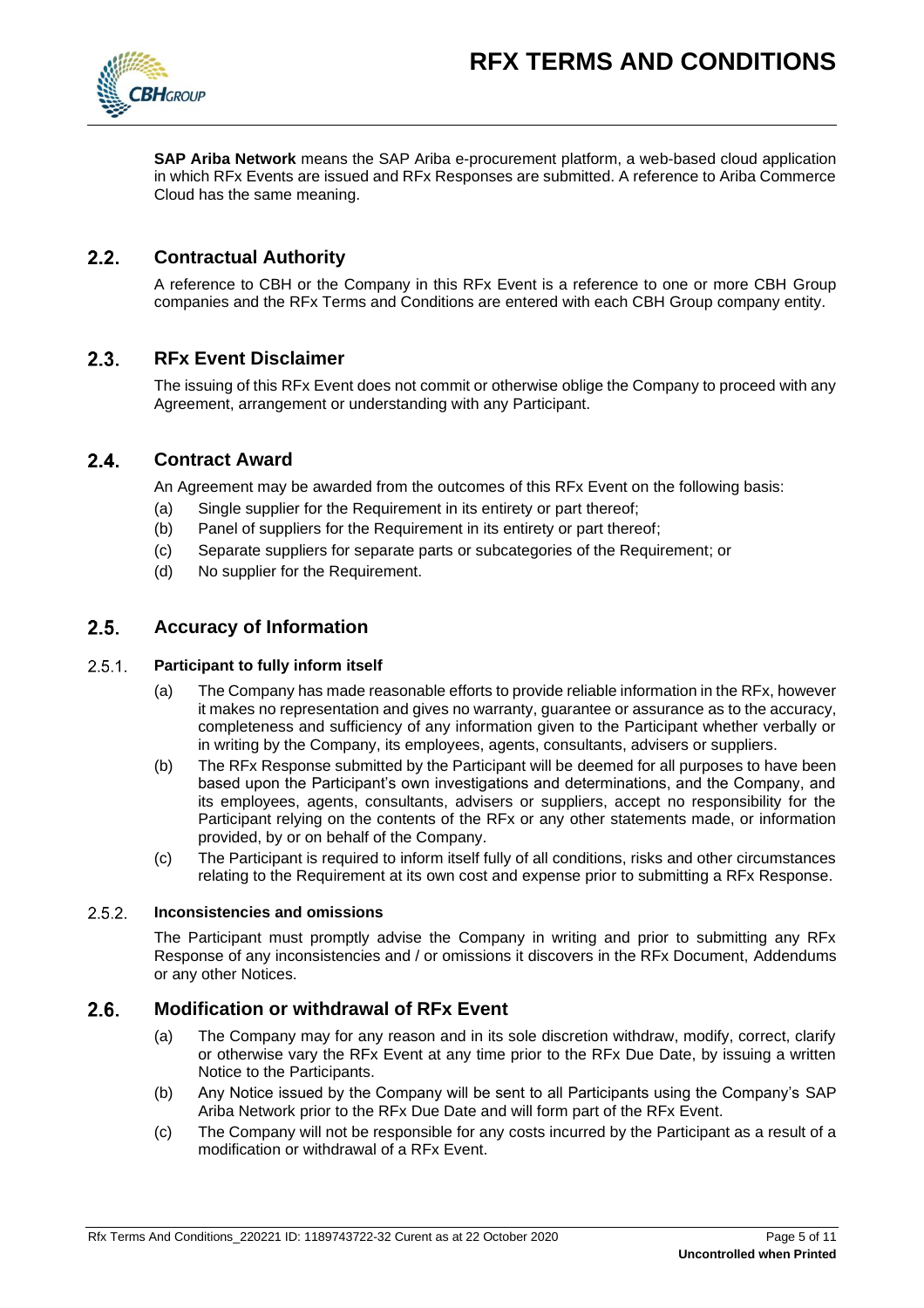

#### <span id="page-5-0"></span> $2.7.$ **Company eProcurement platform**

The Company uses the SAP Ariba Network for its RFx Events.

#### $2.7.1.$ **Access and use of the SAP Ariba Network**

- (a) Access to and use of the SAP Ariba Network is subject to the SAP Ariba Terms of Use for Suppliers accessible on the SAP Ariba Network upon initial login. Participants must agree to comply with the SAP Ariba Terms of Use for Suppliers and any applicable instructions and procedures as advised on the SAP Ariba Network to access and participate in the RFx Event.
- (b) Participants acknowledge that although the Company has implemented security measures, the Company does not warrant that unauthorised access to information and data transmitted via the internet will not occur.
- (c) Participants acknowledge that:
	- (i) Lodgement of their RFx Response on time and in accordance with the RFx Terms and Conditions is entirely the responsibility of the Participant; and
	- (ii) the Company will not be liable for any loss, damage, costs or expenses incurred by the Participant or any other person if, for any reason, a RFx Event or any other Information, material or communication relevant to this RFx Event is not received on time, is corrupted or altered or otherwise is not received as sent, cannot be read or decrypted, or has its security or integrity compromised.

#### $2.7.2.$ **Virus checking**

In submitting a RFx Response electronically via the SAP Ariba Network, the Participant warrants that they have taken reasonable steps to ensure that their RFx Response is free of viruses, worms, harmful code or other disabling features which may affect the SAP Ariba Network and/or the Company's computing environment. Participants whose RFx Response is found to contain viruses, worms, harmful code or other disabling features may be removed from further consideration.

#### $2.7.3.$ **SAP Ariba Network disclaimer**

- (a) The Company does not accept responsibility for any loss or damage caused including through negligence, which the Participant may directly or indirectly suffer in connection with the Participant's use of the SAP Ariba Network website or any linked website.
- (b) The Company does not accept liability for any loss or damage arising directly or indirectly from a failure to provide any of the services on the SAP Ariba Network website or failure or delay in giving effect to any of Participant your instructions, corruption to or loss of data, errors or interruptions, inaccurate or incomplete material and any suspension or discontinuance of the service.
- (c) The Company is not liable for any consequential loss or damage arising out of or in relation to the Participant's use of the SAP Ariba Network website, including in relation to any breach of a condition or warranty implied by law in contracts (which may not be excluded, restricted or modified at all or only to a limited extent), and the Participant release and indemnify the Company in respect of all actions, claims and demands in respect of such consequential loss or damage.

#### $2.7.4$ **SAP Ariba training materials**

The Participant may access training materials and online interactive videos on how to navigate and perform tasks in SAP Ariba Network from the 'Download Tutorials' under 'Event Messages' link. Alternatively, the Participant may access support via the following corporate website: <https://www.cbh.com.au/suppliers-and-contractors/cbh-etendering>

#### <span id="page-5-1"></span> $2.8.$ **CBH Event Owner, Correspondence and Key Dates**

#### $2.8.1$ **CBH Event Owner**

At any time during the RFx Event, the Company may delegate the CBH Event Owner.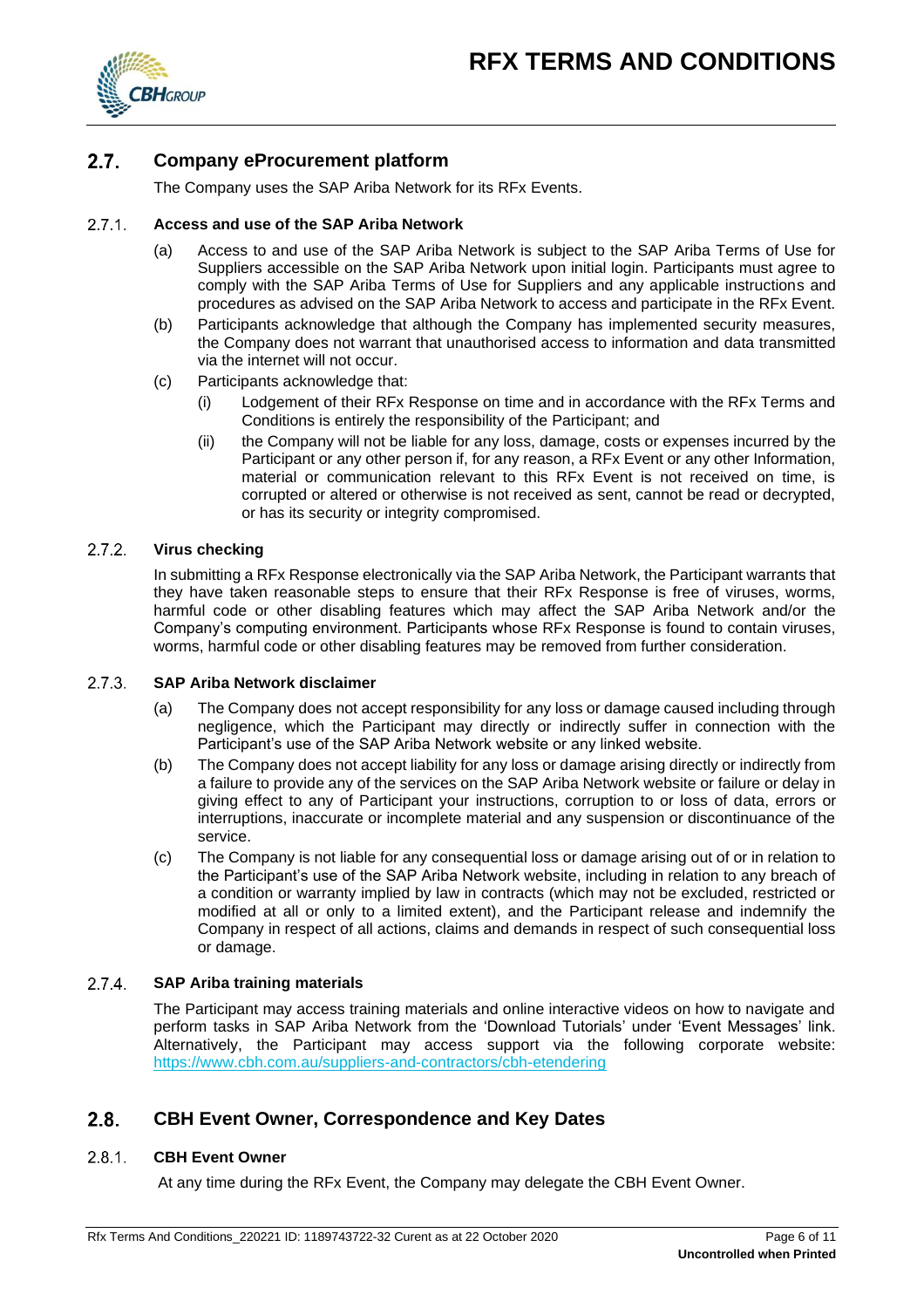

#### $2.8.2.$ **Correspondence during the RFx Event Period**

- (a) Participants will be notified by email of any communications issued by the Company through the SAP Ariba Network. Participants can access all communications using the 'Event Message' screen of the 'Event Details' column within the SAP Ariba Network.
- (b) The participants acknowledge that;
	- (i) no other Company employee, agent, consultant, contractor or advisor is to be contacted in relation to this RFx Event unless directed to do so in writing by the CBH Event Owner;
	- (ii) the Company reserves the right to disqualify and reject RFx Responses that do not comply with the requirements at section 2.8.2(a);
	- (iii) verbal communications, including modifications to RFx Responses will not be recognised unless communicated in writing through the SAP Ariba Network or by other electronic means as communicated by the Company; and
	- (iv) the Company will convey responses to the Participant's submitted questions and queries to all Participants using the SAP Ariba Network, or other electronic means as communicated by the Company so that each Participant is equally informed.

#### <span id="page-6-1"></span> $2.8.3.$ **RFx Event Key Dates**

- (a) The Participant will be notified by the Company of any Key Dates and associated amendments to the Due Date by email and via the 'Event Messages' screen of the 'Event Details' column within the SAP Ariba Network.
- (b) It is the Participant's responsibility to inform itself of the Due Date by using the 'Review Event Details' tab of the 'Event Details', 'Checklist' tab within the SAP Ariba Network.

#### $2.8.4.$ **RFx Event briefing and site visit**

The Company may hold a briefing session and/ or site visit to further familiarise Participants with the Requirement. Further details regarding the briefing session and/ or site visit will be provided to Participants when applicable.

#### <span id="page-6-0"></span> $2.9.$ **Participation & Acknowledgement**

#### <span id="page-6-2"></span> $2.9.1.$ **Intent to participate**

The Participant confirms its intention to participate in the RFx Event by completing the 'Review and Accept Prerequisites' screen in the 'Checklist' tab of the 'Event Details' column within the SAP Ariba Network.

#### <span id="page-6-3"></span> $2.9.2.$ **Withdrawing intent to participate**

- (a) The Participant is able to deregister and withdraw its earlier registration of intent by using the <Decline to Respond> function in the SAP Ariba Network or via the email notification.
- (b) By deregistering from the RFx Event, the Participant will cease to have access to the RFx Event on the SAP Ariba Network, and the Participant is required to permanently delete all electronic copies of issued RFx Documents including all hard copies created by the Participant.

#### $2.9.3.$ **Acknowledgement of RFx Terms and Conditions**

By participating in this RFx Event and/or submitting a RFx Response, the Participant confirms their acceptance to be bound by the RFx Terms and Conditions as set out in this RFx Document and as published on the corporate website : [https://www.cbh.com.au/suppliers-and-contractors/supplying](https://www.cbh.com.au/suppliers-and-contractors/supplying-to-cbh)[to-cbh](https://www.cbh.com.au/suppliers-and-contractors/supplying-to-cbh)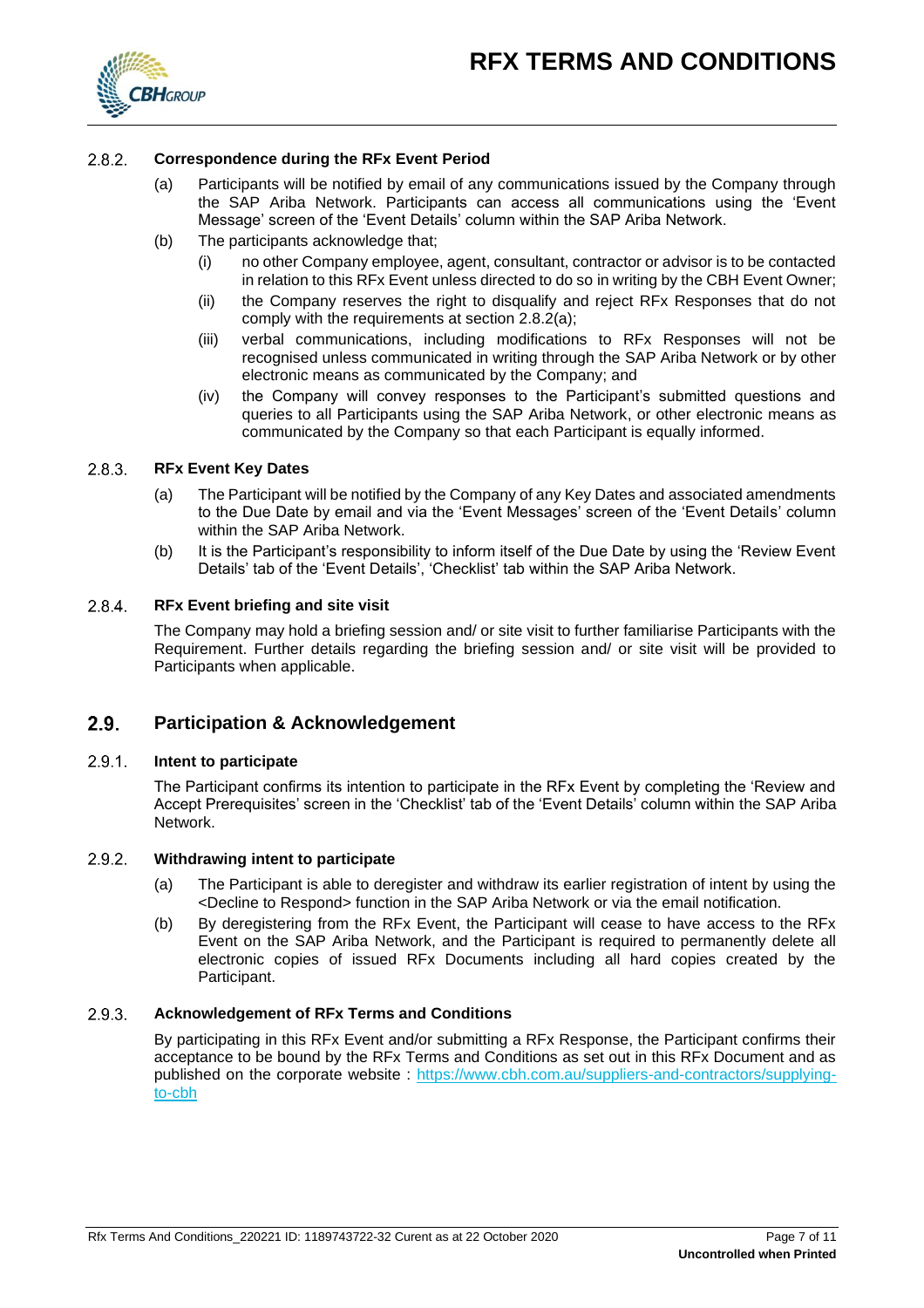

#### <span id="page-7-0"></span> $2.10.$ **Downloading RFx Documents**

Upon registering its intent to participate in the RFx Event as set out in section [2.9.1,](#page-6-2) the Participant is able to download the RFx Documents.

To download the RFx Documents, the Participant must navigate to the 'Review Event Details' screen and click on the <Download Content> button and either 'Download Content' or 'Download Attachments'.

#### <span id="page-7-1"></span> $2.11$ **Lodgement of RFx Responses**

# **Participant RFx Response**

- (a) RFx Response(s) may be for all or part of the Requirement and may be accepted by the Company either wholly or in part.
- (b) Participants acknowledge that the Company may rely upon all statements made by the Participant in their RFx Response or in subsequent correspondence or negotiations with the Company or its representatives.

# <span id="page-7-3"></span>**RFx Response lodgement and format requirements**

- (a) The Participant must submit their RFx response by uploading their RFx Response to the SAP Ariba Network (as detailed in section [2.11.3\)](#page-7-2) prior to the Due Date.
- (b) All RFx Response must be prepared in English and contain the information requested in Section 4 of the RFx Document and any RFx Event online questionnaires.
- (c) Each document that forms part of the RFx Response must not exceed 100MB per file and 2GB for the RFx Response as a whole.
- (d) Documents can be of PDF and native file type format (for example Microsoft Word, Excel, PowerPoint, Project). However, RFx Responses must be self-contained, no hyperlinked or other material may be incorporated by reference.
- (e) Any RFx Response that does not comply with this requirement may be deemed a nonconforming RFx Response.
- (f) In the event that the Participant updates a previously submitted RFx Response or submits multiple RFx Response(s) for the same portion of work with respect to the Requirement, the Company shall deem the last submitted RFx Response as the valid conforming RFx Response that the Participant wishes to submit.

# <span id="page-7-2"></span>**Lodgement Instructions**

To lodge a RFx Response, the Participant must follow these instructions:

- (a) Click on <Submit Response> tab in the 'Checklist' column of the 'Event Details' page within the SAP Ariba Network;
- (b) Follow the instructions on the 'Lodge a Response' page to upload RFx Response documents.

# **Lodgement Assistance**

Should the Participant experience any problems or require assistance to lodge its RFx Response on the SAP Ariba Network, the Participant may contact the CBH Event Owner.

# **Late RFx Responses**

- (a) The Participant is responsible for submitting their RFx Response prior to the Due Date in accordance with the acceptable lodgement requirements described in section [2.11.2.](#page-7-3) There will be no allowance made by the Company for any delays in transmission of the RFx Response from the Participant to the Company.
- (b) The RFx Event will be locked and inaccessible in the SAP Ariba Network after the Due Date. Therefore, the Participant will not be able to upload RFx Response after the Due Date.
- (c) Any late RFx Responses received by the Company by other means of transmission may be removed from further consideration at the Company's sole discretion.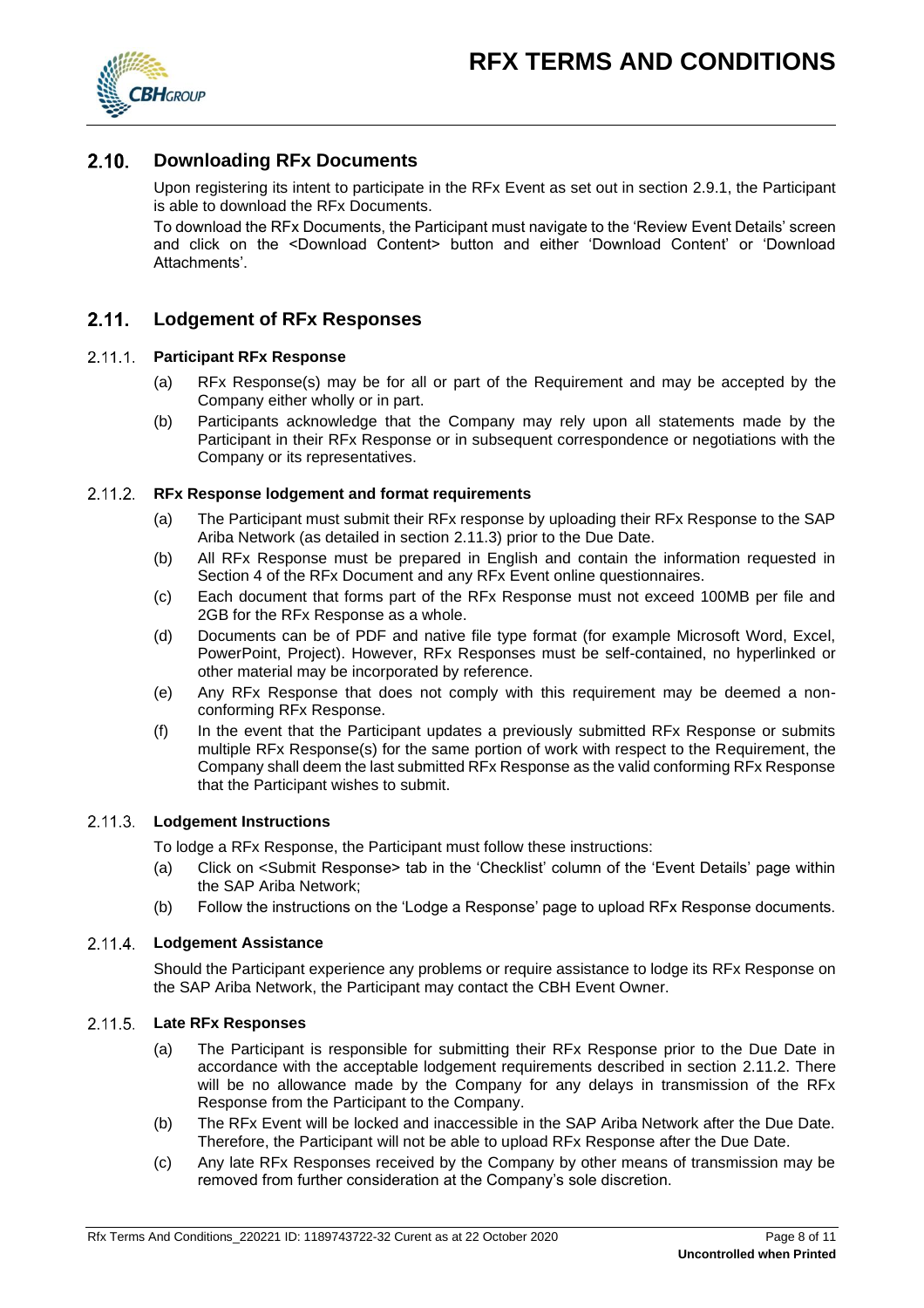

# **Acceptance of RFx Responses**

The Company is under no obligation to accept the lowest priced RFx Response or any RFx Response and reserves the right to reject any RFx Response which is incomplete, conditional or non-compliant with the RFx Documents and the Requirement.

A RFx Response will not be deemed to have been accepted by the Company, unless and until either:

- (a) a written Notice of Award or Notice of Preferred Participant (or similar notification) has been issued and the Company has received the signed returned Notice acknowledging the Preferred Participant(s) agreement to the conditions of the Notice;
- (b) the Company and the Preferred Participant(s) have both executed a written Agreement for the Requirement; or

(c) the Company has issued a Purchase Order to the Preferred Participant(s) for the Requirement, whichever is the earlier.

### **Alternative RFx Responses**

The Participant may submit an alternative RFx Response if they feel it may offer the Company additional benefits whilst still complying with the Requirement. The Company reserves the right to accept or reject any proposed alternative either wholly or in part.

# **Validity of RFx Responses**

RFx Responses submitted in response to this RFx Event are to remain valid for an initial period of ninety (90) days from the Due Date unless the parties agree in writing to another period of time or extension.

### **Participant Withdrawals**

A RFx Response may be withdrawn at any time prior to the Due Date by written Notice to that effect to the CBH Event Owner or by clicking onto <Decline to Respond> button in Ariba or via the email notification.

# **Costs of preparing RFx Responses**

All costs relating to the preparation and submission of a RFx Response are the sole responsibility of the Participant. The Company shall not pay any Participant, wholly or in part, for its RFx Response.

# **Disposal of RFx Documents**

- (a) The Participant must permanently destroy all issued electronic and hard copies of the RFx Documents, within seven (7) days of:
	- (i) notifying the CBH Event Owner of their intention not to participate in the RFx Event (section [2.9.2\)](#page-6-3); or
	- (ii) being notified by the CBH Event Owner that their RFx Response was unsuccessful. Unsuccessful Participants are to also permanently delete any electronic copies of RFx Documents (either issued by the Company or created by the Participant).
- (b) Subsequent to any notification by the Company to the Participant that they are unsuccessful, the Company in turn will ensure that any unsuccessful RFx Response(s) security is maintained.

#### <span id="page-8-0"></span> $2.12<sub>1</sub>$ **RFx Response Price**

All rates and prices contained in the RFx Response must:

- (a) separately detail the amount of any goods and services tax;
- (b) be in Australian Dollars unless otherwise stated;
- (c) be inclusive or exclusive of any delivery terms as specified; and
- (d) be inclusive of all costs, insurances, taxes, fees, expenses, liabilities, obligations risk, overheads, statutory charges and other things necessary for the performance of the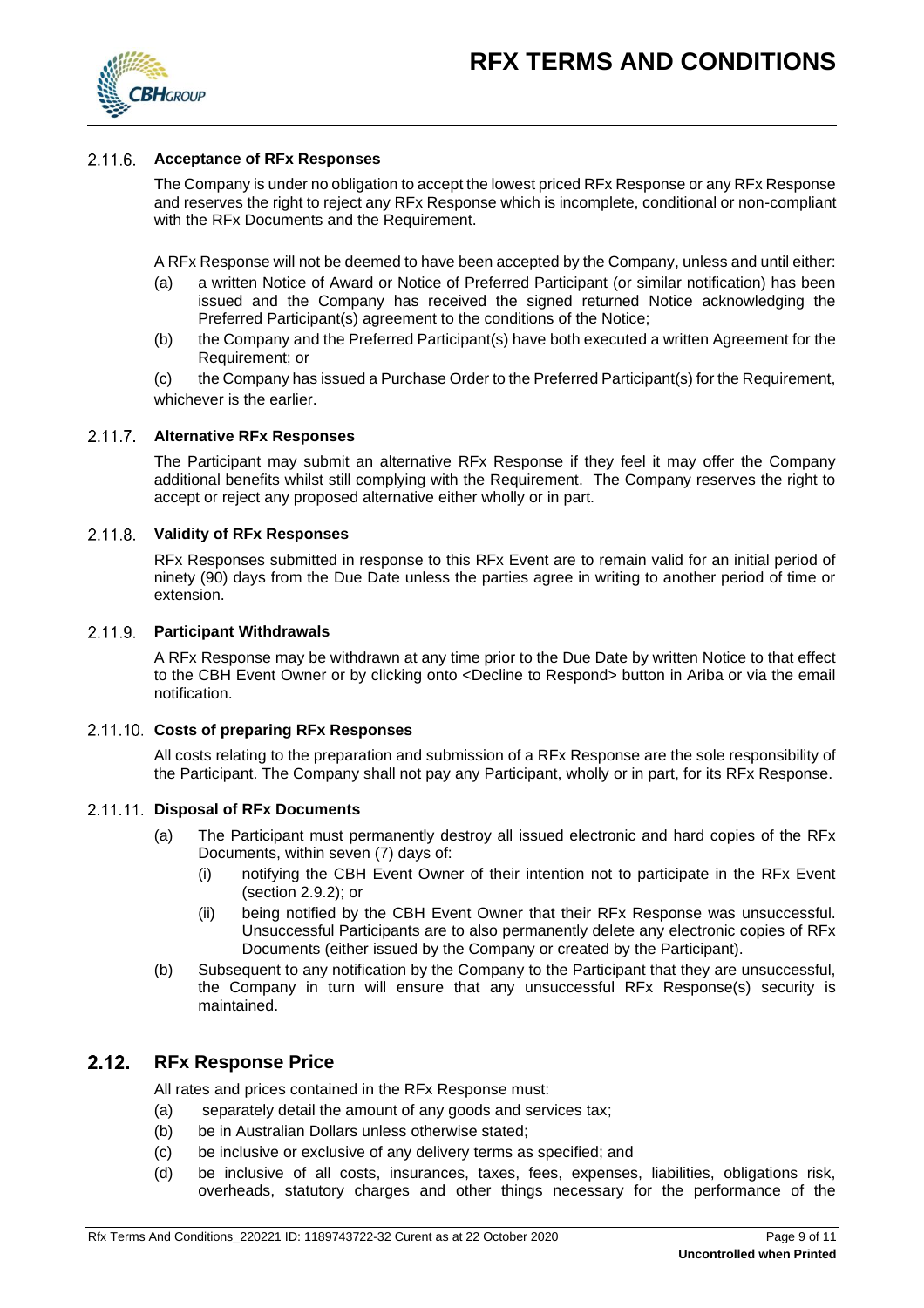

Requirement. Any charge not stated in the RFx Response(s) as being additional will not be allowed as a charge against any transaction under any resultant agreement and/or Purchase Order.

#### <span id="page-9-0"></span> $2.13.$ **Evaluation of RFx Responses**

The Company shall set criteria to be used in the assessment and evaluation of RFx Response(s) as set out in the RFx Document. The Company may request additional information from the Participant to assist with conducting further analysis and evaluation of RFx Response(s).

# <span id="page-9-1"></span>**Other General Obligations**

# **Confidentiality Deed**

Where requested by the Company, the Participant must execute a confidentiality deed in the form proposed by CBH and return it to the CBH Event Owner.

# **Request for RFx Response Confidentiality**

Without limiting the requirements of any confidentiality deed executed pursuant to this RFx Event (if any), this RFx Event and any other Information may not be used for any purpose other than the preparation of the RFx Response(s) and may not (without the Company's prior written consent), be disclosed or released to any other third party. Where a confidentiality deed between the Company and Participant is executed, the terms of the confidentiality deed are extended to the Participant's employees, consultants, agents or any person to whom the Participant supplies the Information in accordance with the terms of the confidentiality deed.

### **Public Announcements**

Neither the Participant nor the Company shall make any public announcements or disclosures regarding the RFx Event, any RFx Response(s) or otherwise without prior written consent of the other party (except as required by any applicable law or regulation).

# <span id="page-9-2"></span>**Privacy**

- (a) Each Party warrants that it will comply with all applicable Privacy Laws in relation to the collection, use or disclosure of Personal Information that may be collected during this RFx Event process.
- (b) Without limiting clause [2.14.4\(](#page-9-2)a) both Parties must:
	- (i) only use Personal Information for the purpose of fulfilling their respective obligations as part of this RFx Event;
	- (ii) not disclose, or permit to be disclosed, any Personal Information without the other Party's approval in writing;
	- (iii) not disclose Personal Information outside Australia;
	- (iv) take all reasonable steps to protect Personal Information from misuse and loss from unauthorised access, modification or disclosure; and
	- (v) comply with any reasonable direction of the other Party with respect to collection, use, disclosure, storage and disposal of the other Parties Personal Information.

# **Competition and Consumer Act**

The Participant acknowledges that the Competition and Consumer Act 2010 (Cth) and the CBH Standards and Procedures prohibits, among other things;

- (a) collusion in the RFx Event and exchange of RFx Event Response information;
- (b) price fixing;
- (c) sharing the market by territory; and
- (d) collusion on trading terms.